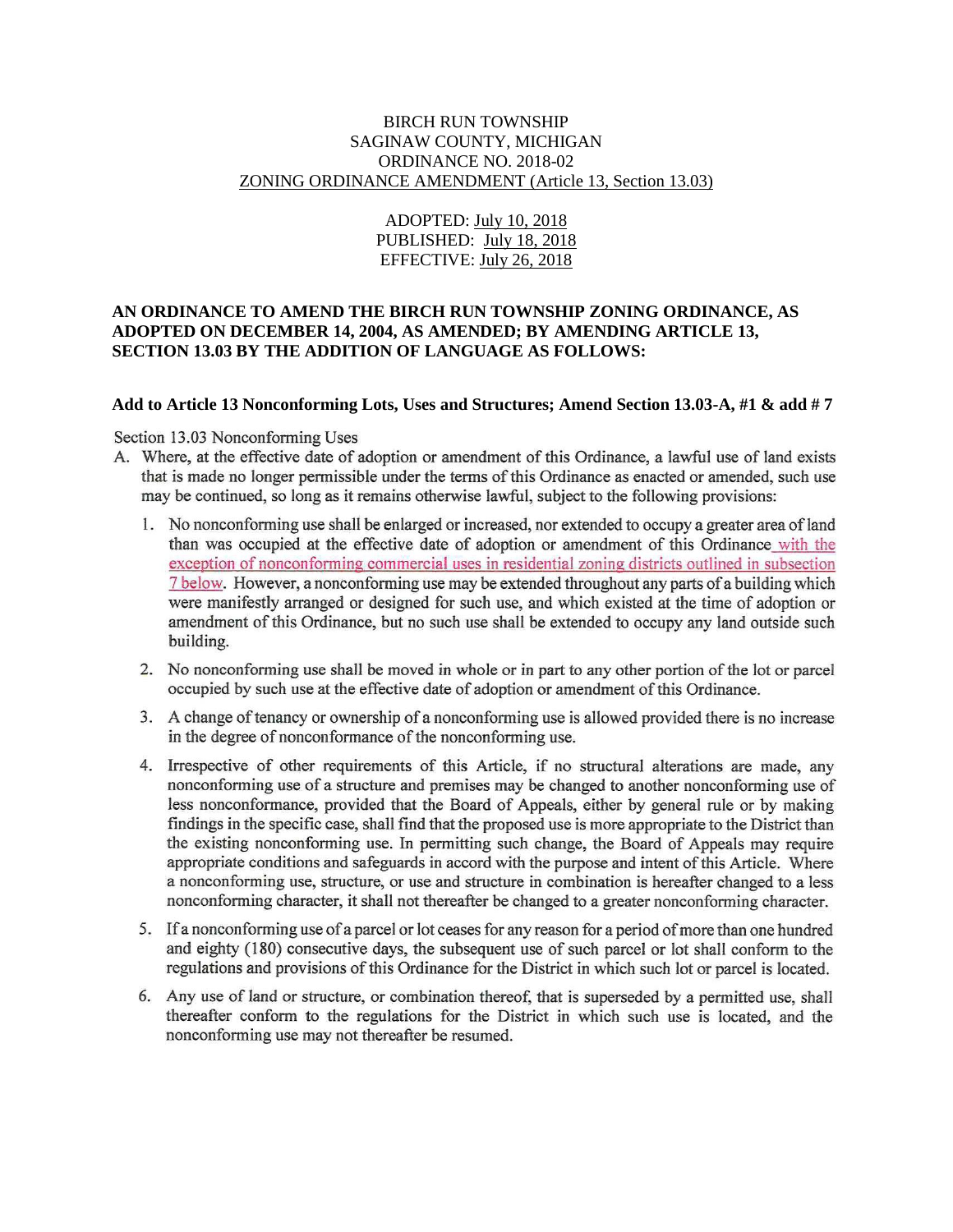- 7. An active nonconforming commercial use located in an A-1, R-1, R-2 or R-3 zoning districts may be permitted to be enlarged or increased, or extended to occupy a greater area of land than was occupied at the effective date of adoption or amendment of this Ordinance by approval of the Planning Commission following a public hearing meeting the requirements of 3.08 of this Ordinance. In granting this exception, the Planning Commission may impose conditions necessary to ensure that such change meets the standards for approval below:
	- a. The nonconformity must have existed prior to the effective date of this amendment.
	- b. It must be a legal nonconforming use. The use could not have been established in violation of the Ordinance requirements in effect at that time.
	- c. The change shall not significantly increase the impact of the use on the surrounding parcels or such impacts can be adequately mitigated. Impacts can include noise, odor, dust, light, glare traffic, hours of operation, or appearance.
	- d. The change in the use would not be contrary to the public health, safety, or welfare or the spirit of the Ordinance.

# **SECTION II SEVERABILITY**

Should any section, clause or provision of this Ordinance be declared unconstitutional, illegal or of no force and effect by a court of competent jurisdiction, then and in that event such portion thereof shall not be deemed to affect the validity of any other part or portion of this Ordinance.

### **SECTION III EFFECTIVE DATE and REPEAL of CONFLICTING ORDINANCES**

This Ordinance shall take effect eight (8) days following publication, following adoption. All Ordinances or parts of Ordinances in conflict herewith are hereby repealed.

### **CERTIFICATION**

The foregoing ordinance is hereby certified to be the authentic record of the ordinance which was duly adopted by the Township Board of the Township of Birch Run on the 10<sup>th</sup> day of July 2018, and published on the 18<sup>th</sup> day of July 2018.

YEAS: Sheridan, Totten, Trinklein, Kiessling, Letterman NAYS:

| <b>STATE OF MICHIGAN</b> |        |
|--------------------------|--------|
|                          | $\sum$ |
| COUNTY OF SAGINAW        |        |

 I, the undersigned, the fully qualified and acting Clerk of the Township of Birch Run, Saginaw County, Michigan, do hereby certify that the foregoing is a true and complete Copy of an ordinance adopted at a regular meeting of the Township Board of the Township of Birch Run, Michigan, held on the 10<sup>th</sup> day of July, 2018, the original of said meeting was given to and in compliance with Act 267, Public Acts of Michigan, 1976.